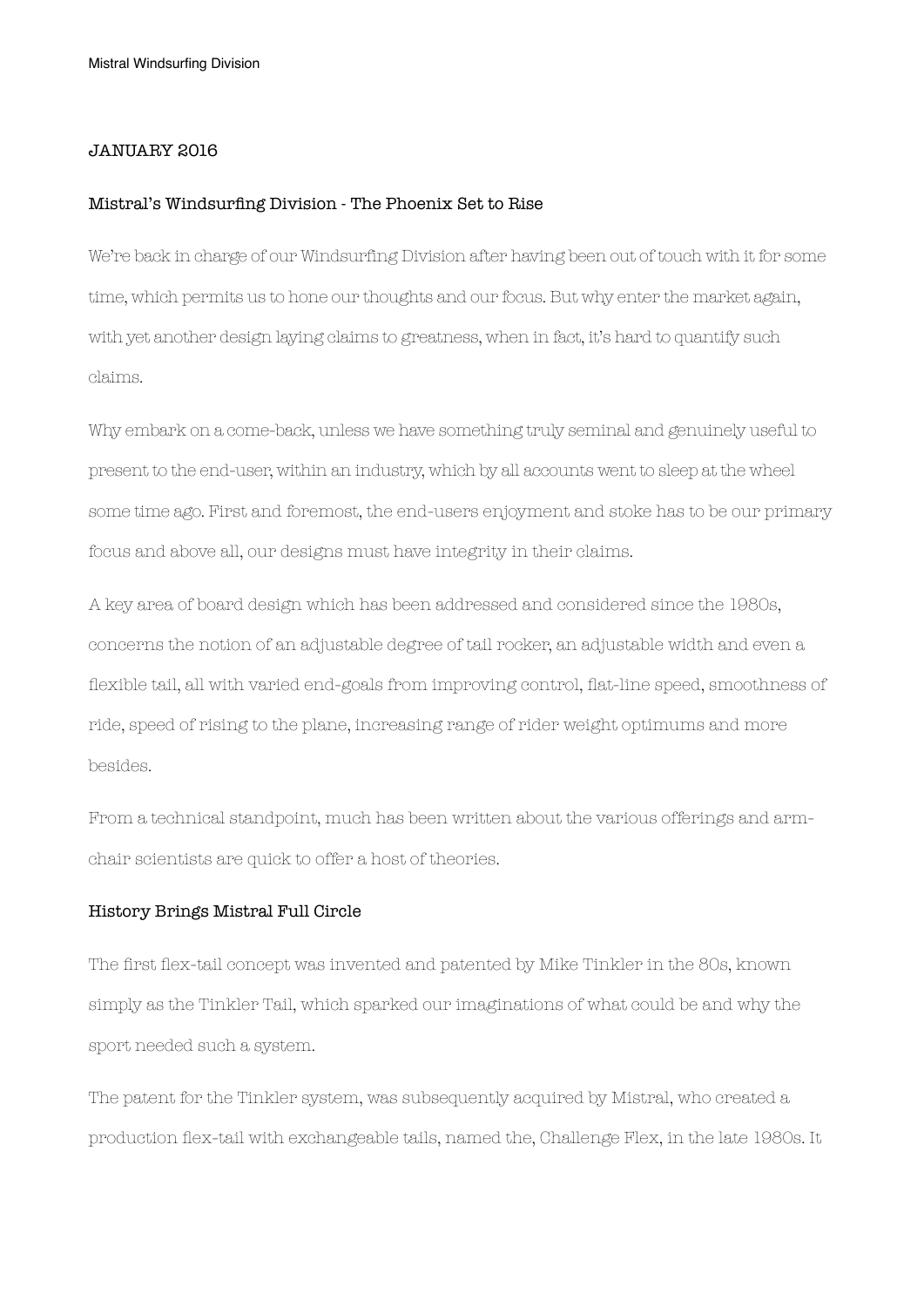

featured a series of springs to cushion the ride and had a degree of adjustability and was available as an 8'8 and a 9'2.

# <https://mistral.box.com/s/1rj7mwzbj97vykrkf4v7dhamiaqr7ors>

Adjustable springs were located toward the rear of the flexible tail, permitting the user to apply pressure in varying degrees, to the rear rocker and thereby alter it. When set loosely, increased 'pressure' experienced during tight turns, high winds and over choppy waters,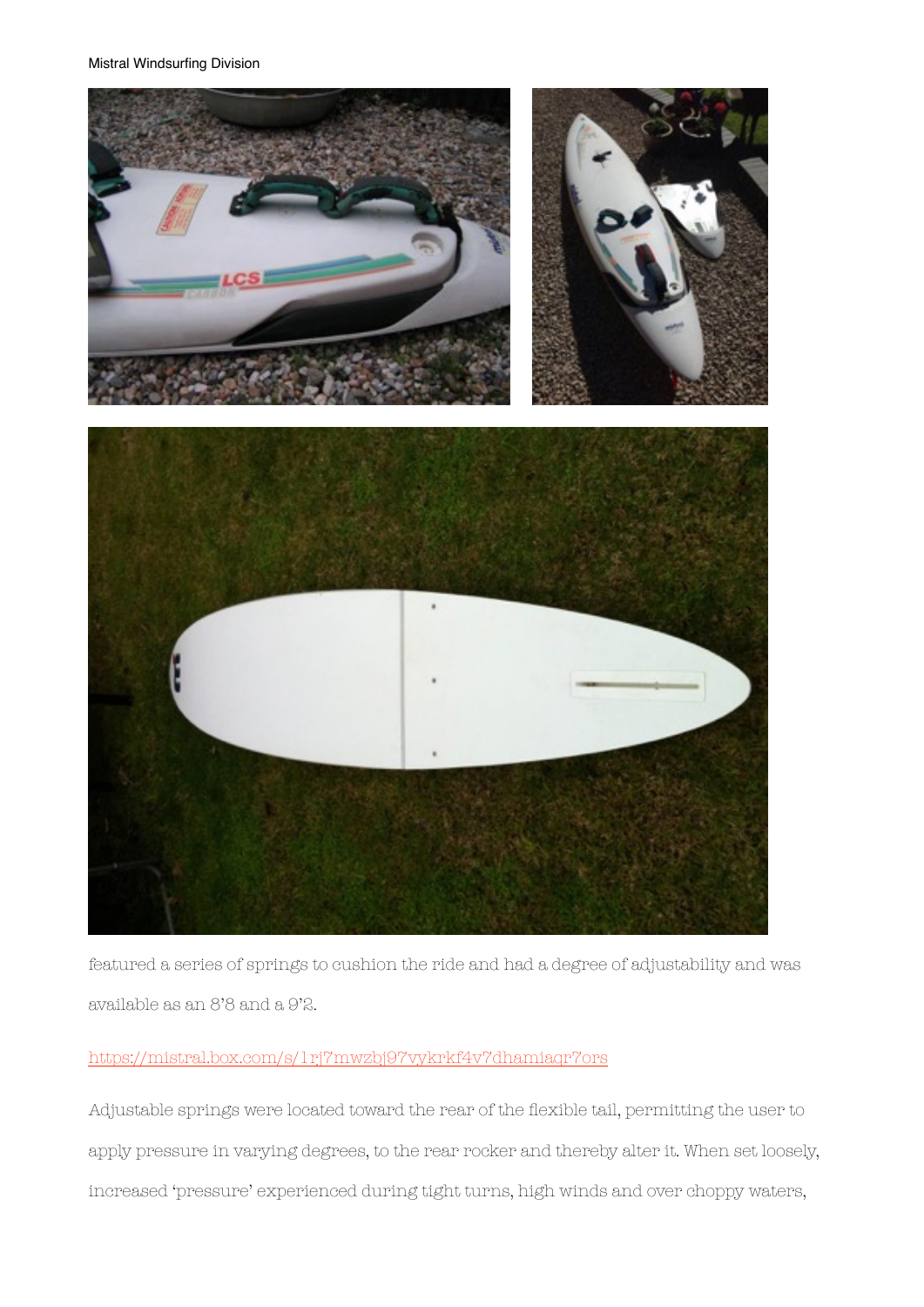permitted rocker to increase. Set tight, nominal or no flex resulted in no change in rocker and a stiffer ride. The Challenge Flex Tune Up Hints or 'CF' as it was referred to, provided an extensive explanation of how the system was best optimised in relation to tightening and slackening pressure to the springs.

In 1989 Mistral stated, 'When we refer to our boards as high tech equipment, we are talking about the ultimate union of advanced construction systems and sophisticated design technology. When the two are put together, it's called the Challenge Flex.'

A 1988 WindRider Magazine review stated, ' . . . the harder he pushed it, the better it turned . . . the most interesting aspect for us, was that the board could be adapted to each sailor's style and weight, making it ideal for sharing as well as variable conditions. This board is fun for nearly any sized person.' While the idea was sound, cost and some issues with springs led to its demise. Regardless, the idea was firmly embraced.

A more recent adaptation, has been that of Cut-Outs, the primary purpose being to improve longitudinal pitch stability fore and aft, using wide tails, promoting early planing, at which point the hull progresses to a narrower planing surface - the thinner the 'cut' the truer this is, leading to potentially high speeds due to reduced drag. However, the system is still essentially fixed and offers only marginal levels of adjustment and still fails to address a host of issues, related to board trim, ride comfort and more.

Other shapers have made various attempts in different variations of the concept over the years, but they all disappeared on account of certain impracticalities. As recent as 2010, a flexible morphing tail was created by Bouke Becker, but this too, like other concepts, has never gained traction.

Nevertheless, the idea remains sound, only limited by technical difficulties of construction and a user-friendly solution in respect of ease of use which would elevate the concept from impractical, to a genuine seminal moment in the sports evolution. It should also look good and above all, avoid being overly complex.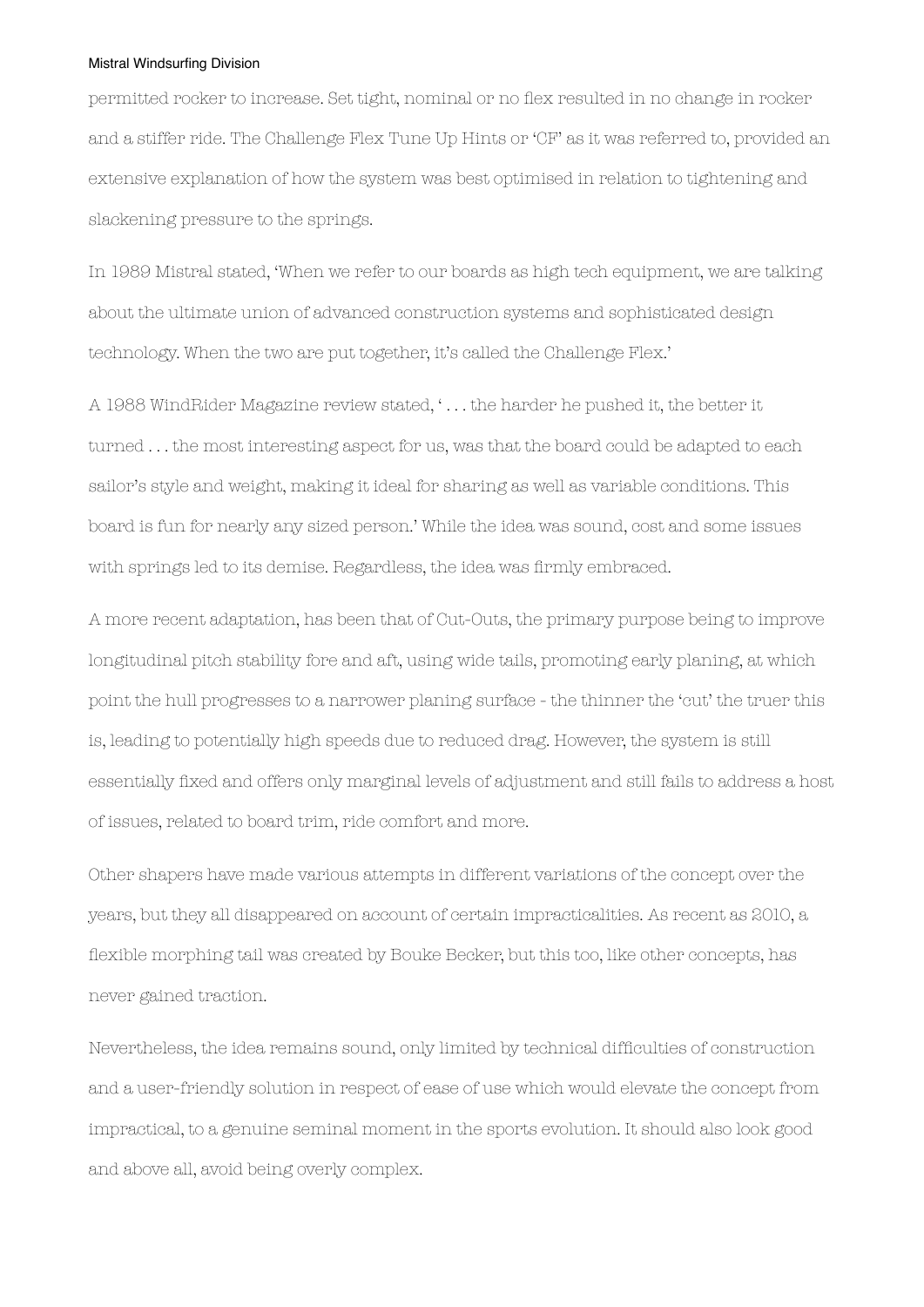Thirty years on, Mistral is once again revisiting the concept, with the firm belief, the barriers to use have finally now been broken, by the use of advanced materials and simplicity of design which permits genuine adjustment options.

# Optimum Angle of Attack

'The angle of the dangle', as they say, is the difference between pain or gain. In the world of windsurfing, keeping the hull parallel to the water over the angle of travel, ensures a foot to the floor, pedal to the metal, flat-out angle of attack, ensuring an optimum planing angle. As the nose lifts under power and the forces on the sail act to work against the angle of travel of the board and the tail lifts, it inevitably leads to a loss of control and even potential sternsuction in angling downward, causing excessive drag.

The relative angle of the board, is determined by a multitude of factors, not least of which is rider body-mass and while wider tails offer more or even less stability under certain conditions, narrower tails offer less lift resulting in a never ending revolving door of compromises.

Cutouts offer what amounts to trickery in the transition between non-planing to planing phases, by building-in both wide and narrow steps, thereby attempting to offer the best of both wide and narrow attributes. Ultimately it seems to have manifested into something of a dark-art, remaining a clumsy solution which still results in an inanimate object.

# Variable Rocker Trim System VRTS - Pat. Pend (protected)

Designer and creator, Neil Scheltema of South African blood, now a converted Aussie living in Western Australia, has been in the windsurfing industry for a lifetime, the sum of which would add up, to two average lifetimes of casual interest. A maverick thinker and perfectionist, he is your quintessential designer who revels in problems for the sake of a solution, who has worked with the best of them in the industry.

'Like art, the idea filtered through until it became what it is. All the explanations in trying to explain how it functions, detract somewhat from the countless creative collections of micro-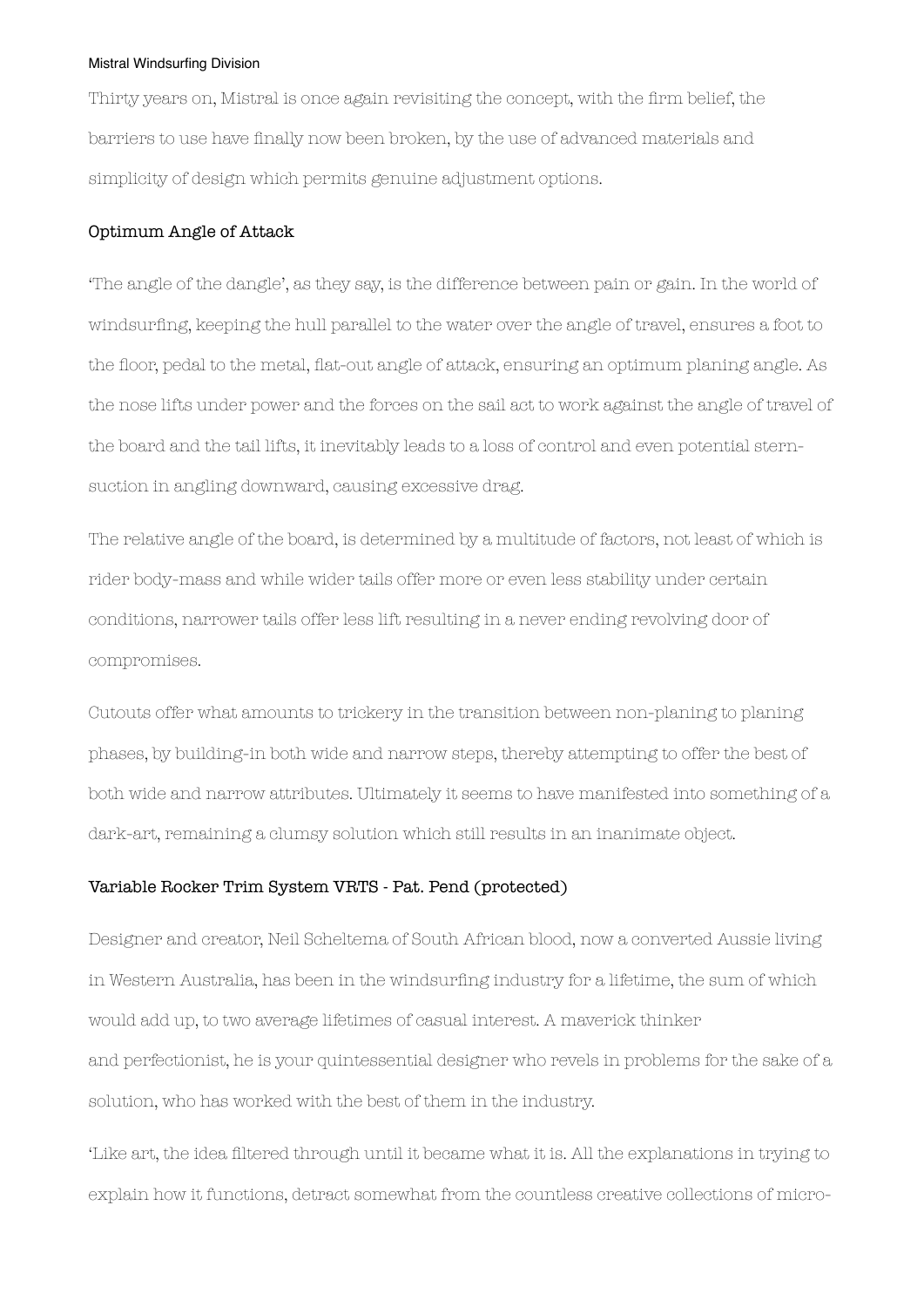evolutionary steps to get there. As for for my motivations, cut-out boards with flat rockerlines were for me a possible over-simplification of a complex problem and from this it seemed to me, from an evolutionary perspective, windsurfing hull design was in fact not advancing in any real meaningful, practical way.'

Historically, the industry has encouraged ownership of one or two boards and a quiver of sails. Nothing wrong with this you say, save for the fact it misses the point and is fundamentally flawed on about as many levels as you care to look at it.



Differing body masses, differing wind strengths, differing sea surface states, differing sailing styles, all create limitations and optimums, so as the board performs for the most part, well below the designers intention. Much of this is due to the simple reality, a board is an inanimate object, incapable of morphing into anything more or less than it is.

But what if you could bring some degree of animation to an otherwise un-alterable shape, so as not only to create morphing in relation to conforming to the fluidity of water, but so as the rider could in addition, make micro-adjustments to alter performance in relation to body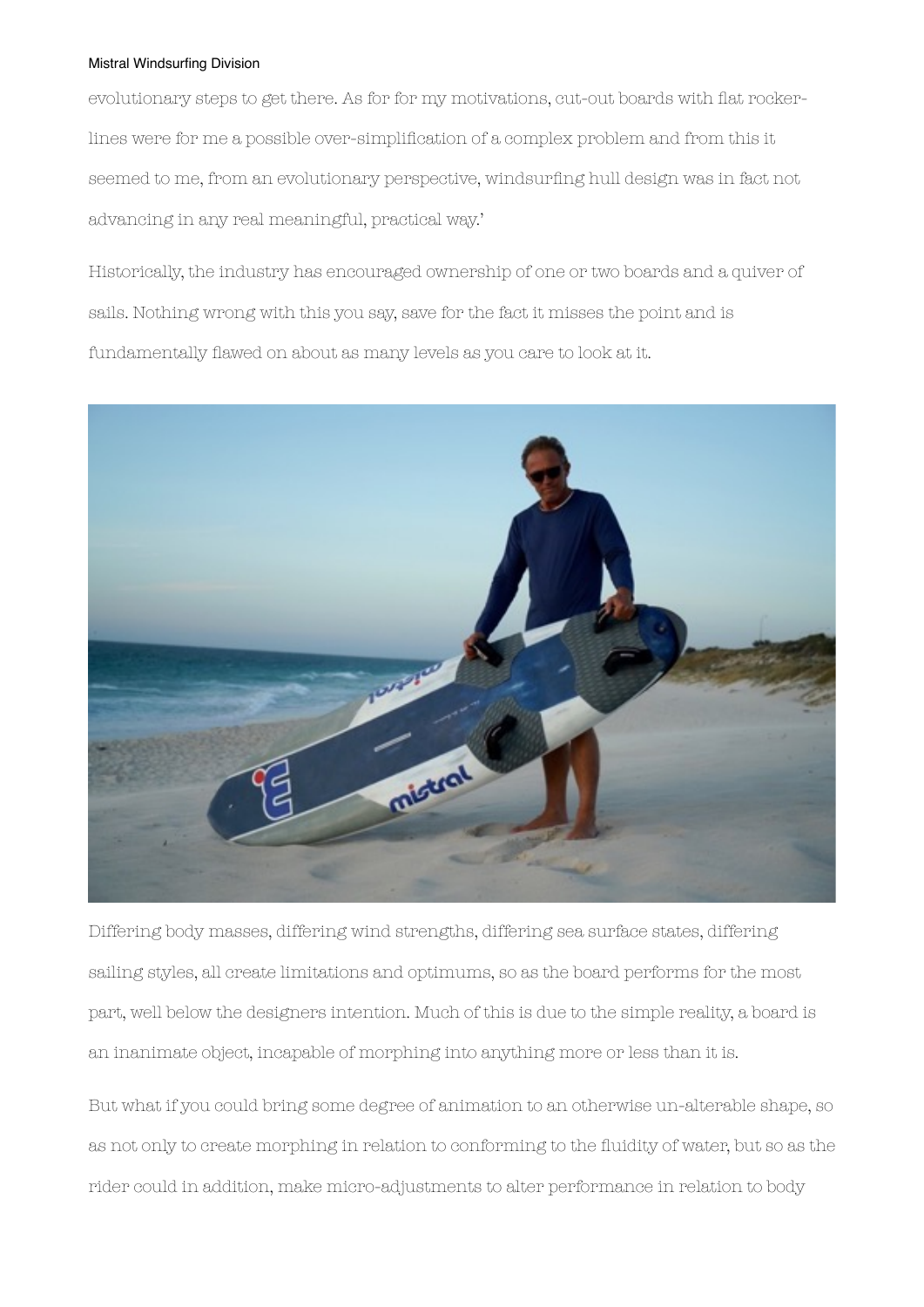mass, wind strength, sea state and a number of other idiosyncratic riding characteristics, in order to have some control over external factors.

If it were possible, if were effective, if it were a reality, if it were here now, you would have to consider it a game-changer if it gave you control over your ride, your ground speed, your turning speeds, comfort and more besides.

'Having created the system and through repeated testing, by myself and many other top level sailors here in Western Australia, the system absolutely works and from it other benefits have emerged.<https://mistral.box.com/s/s56839gclycgqjsmdr4464d6ybihpvt8>

# Introducing Mistral's FreeSpeed VRTS Boards - Pat. Pend (protected)

It's appropriate to stress our intended nomenclature and philosophical appraisal of where our FreeSpeed VRTS boards fit into the grand scheme of the world of windsurfing and why we have named them so.



FreeRace boards are loosely described as cross-over boards, falling between that of the FreeRide spectrum and that of the fullthrottle world of the Slalom board. They are in short, de-tuned versions of

manufacturer's dedicated Slalom sticks, where added user-friendliness and comfort, open up a wider market and appeal to the weekend warrior, so as GPS competition and even a chance to race are always on the cards. FreeRide boards on the other hand, offer Cadillaccomfort for the straight line, recreational sailor in flat to moderate waters, where hard turns at speed are neither the end goal or even radically achievable.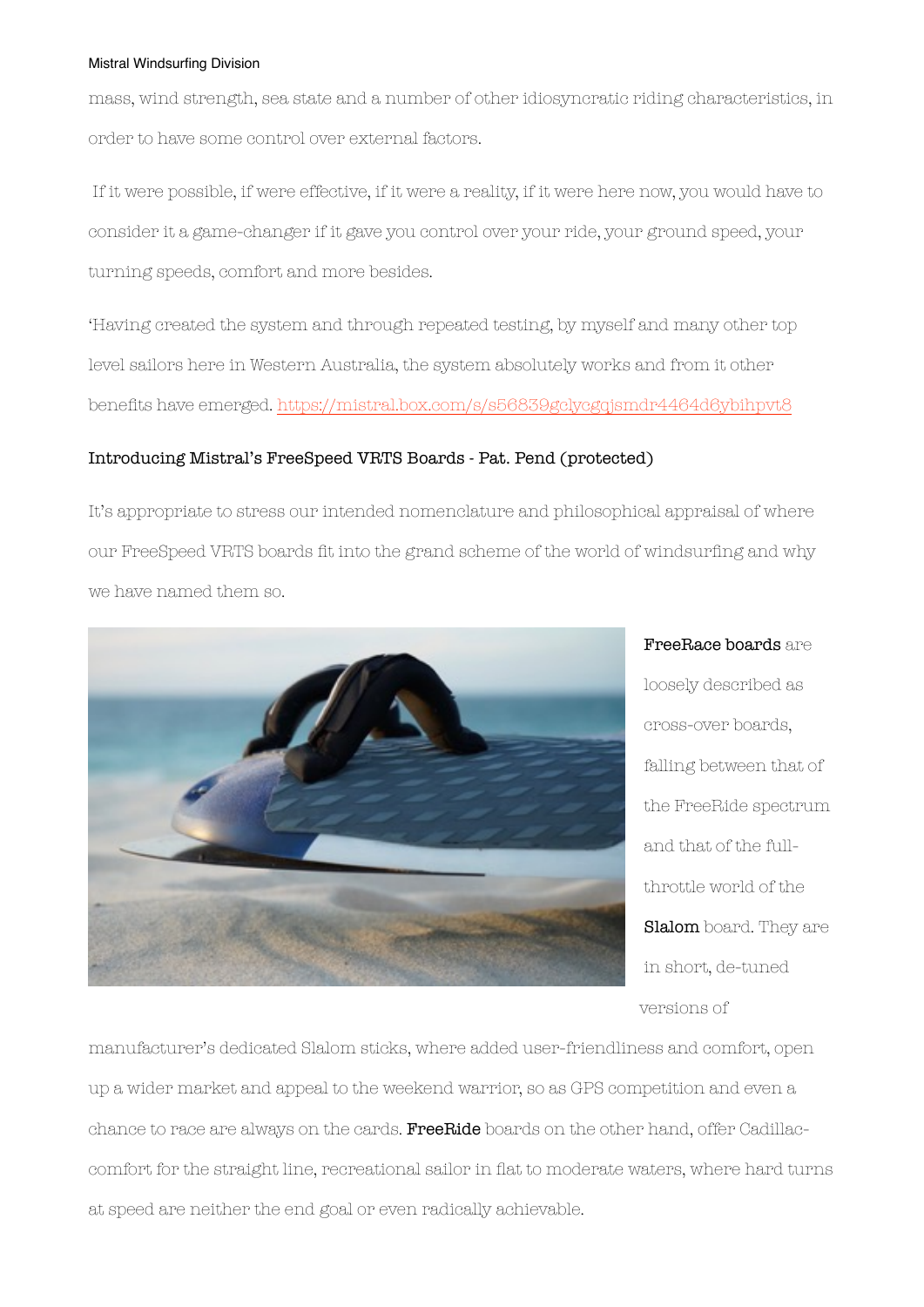Mistral's FreeSpeed VRTS boards, can be considered as an extrapolation of all idiosyncratic traits inherent in many Slalom, FreeRace and FreeRide boards. In short, they could be considered the Chameleon of the windsurfing world, where morphing from one expected level of performance to another, is now entirely at the hands of the end-user. The ramifications challenge the idea of the need for ownership of a FreeRace or FreeRide board, where one board can do it all and indeed go on to challenge the Slalom board head on, all in the one package.

The rocker line of the boards we have used, in combination with the adjustable plate, promotes early planing and have been considered holistically, so as board and plate coexist in harmony. We've been able to maintain a reasonably wider tail for added control, stability and improved light wind performance aided by the rocker-line of the board and the extended planing area.<https://mistral.box.com/s/8cus71jeuyaj3uo90cfbsdbqq62lm4o2>



Four differing FreeSpeed VRTS boards will be initially offered (Vol based on blank weights / density calculations) 58 x 240 x 95lt, 64 x 243 x 105lt, 70 x 246 x 115lt, 76 x 249 x 125lt and you can expect x 3 differing size of FreeWave VRTS boards, currently in the pipeline.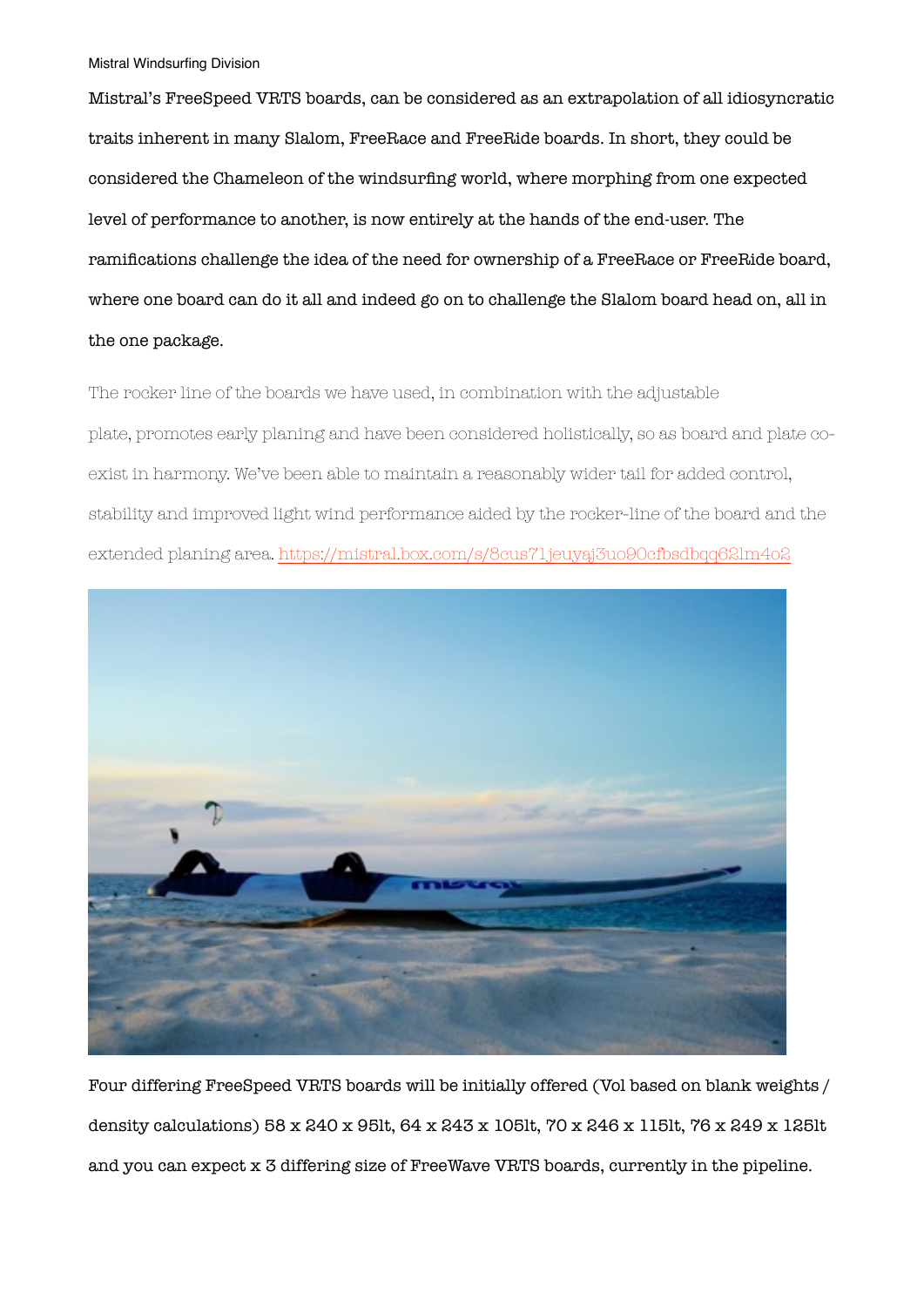By comparison, Cut-Outs may reduce planing-areas, but make for flighty boards. Here we have a vastly improved and more user-friendly system. Our boards have continuous rocker, which promotes a much improved angle of attack, conforming better to the water surface, while the flex-tail takes care of the rest. Flatter-rocker lines with narrower tails, are slow comparatively to plane and ultimately have a severe angle of attack and Rooster-Tails are a sure sign of inefficiencies.'

# Upwind Benefits

Our Variable Rocker Trim System, acronymed VRTS, improves upwind performance on account of the tail flexing both torsionally and vertically in the troughs, making it easy to trim the board over each wave, so as you skim over the peaks rather than smacking into them. The end result, is a smoother ride for both board and body.

### Extended Planing Time, Improved Ride and Smoothness

Under full-power, tail-walking is all but eliminated. The trim-plate flexes (tensions) and releases (relaxes) pressure build up, encouraging extended planing time due to improved consistency of the laminar flow of water. Gybing smoothness and therefore speed, is greatly improved. Over choppy waters, it comes into its own, making for a much smoother cushioned ride, improving control, flat-line speed and of course, rider enjoyment.

# Reduced Cavitation Issues

Ventilation is lessened and therefore cavitation, being as the flex-plate extends beyond the fin-box, inhibiting air suction downward from the surface.

### Tensioning and Winding Off the Tensioning Screw

Winding off the screw in lighter winds, will permit the flex-tail to compress and spring back to shape over a great range of travel, acting as a shock-absorber, while also reducing the wetted-surface area, without fear of loss of control.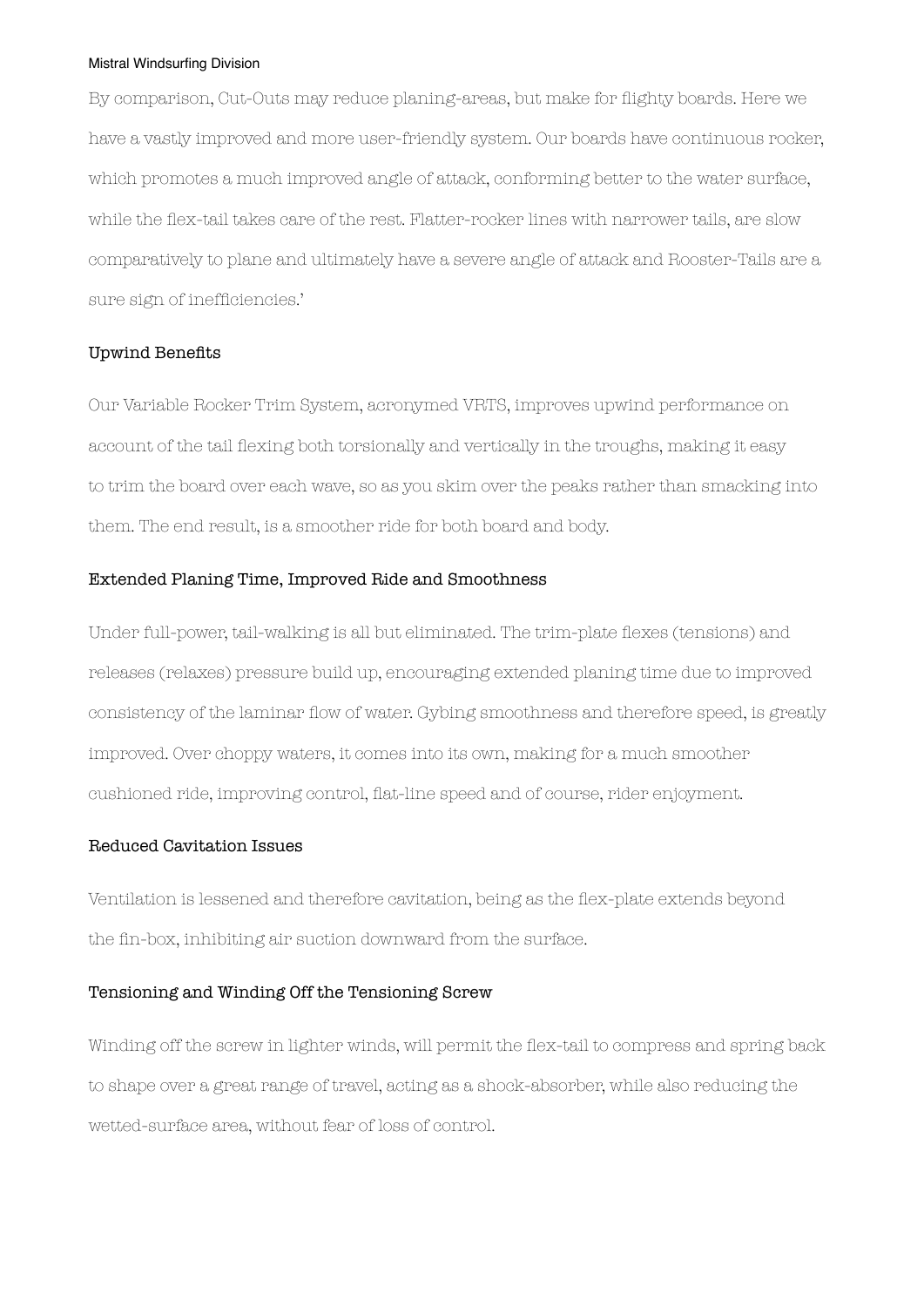



As wind strengths increase, tensioning of the screw downward, to either be in contact or just off from the plate, helps negate increased pitch (angle) of the hull as the board rolls-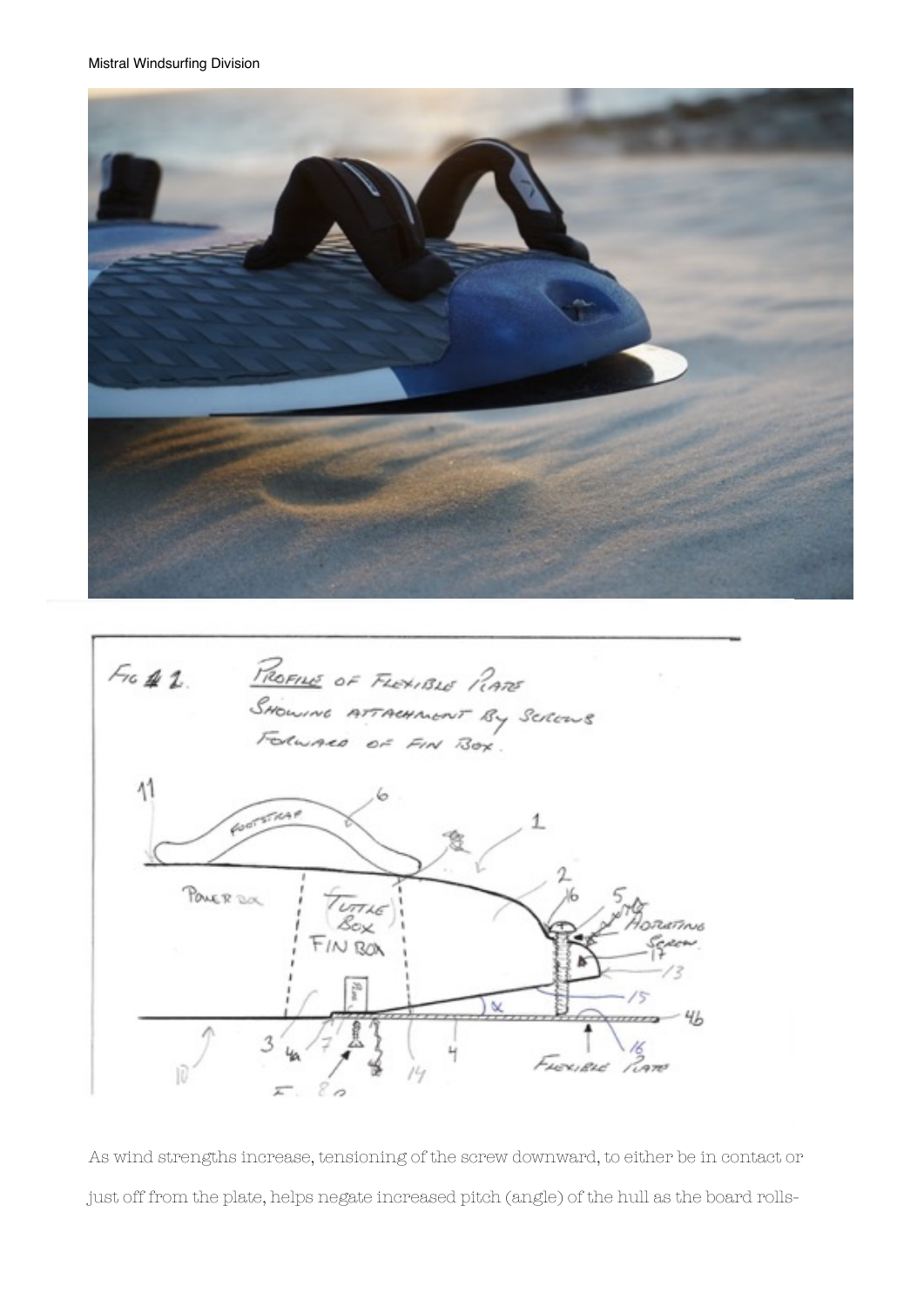



back onto the tail as the nose rises with increasing speeds, increased foot-pressure and lift generated through force acting on the sail. As the plate flexes, it will meet the screw and its